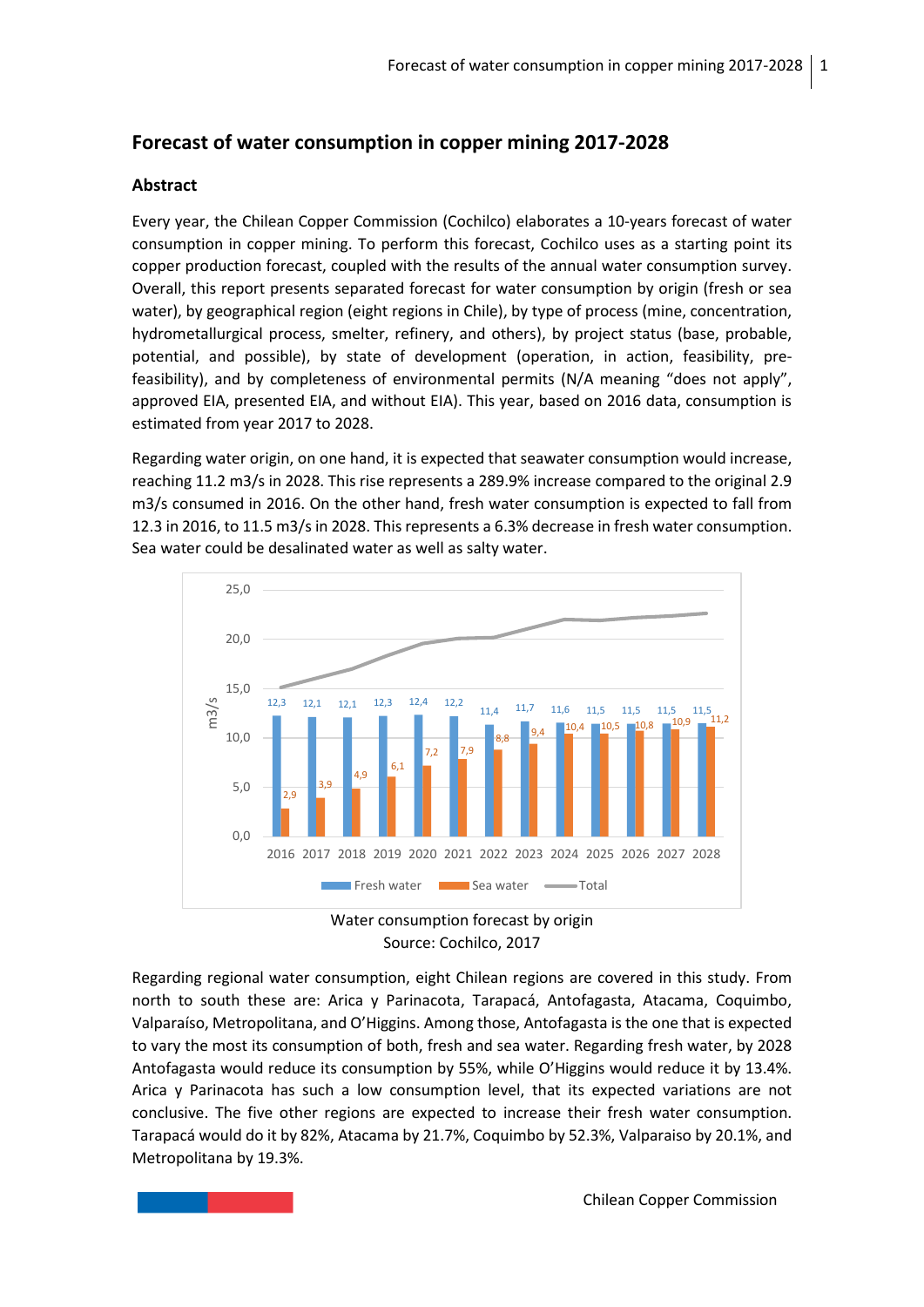

Source: Cochilco, 2017

Regarding sea water, in 2028, Antofagasta would be consuming 8.28 m3/s, this is, a 248.5% increase with respect to 2016. Atacama would also increase its consumption by 222% with respect to 2016, reaching 1.57 m3/s by 2028.



Source: Cochilco, 2017

Regarding type of process, the one that currently uses more water is concentration, and by 2028 it is expected to remain in first place. By 2028, concentration process would increase its total water consumption by 75%, of which fresh water would be by 7.1%, and sea water by 329%. On the other hand, hydrometallurgical process would decrease its consumption by 51.7%. In the hydrometallurgical process there are three different stages that are considered: Lixiviation, solvent extraction, and electro winning (LX-SX-EW).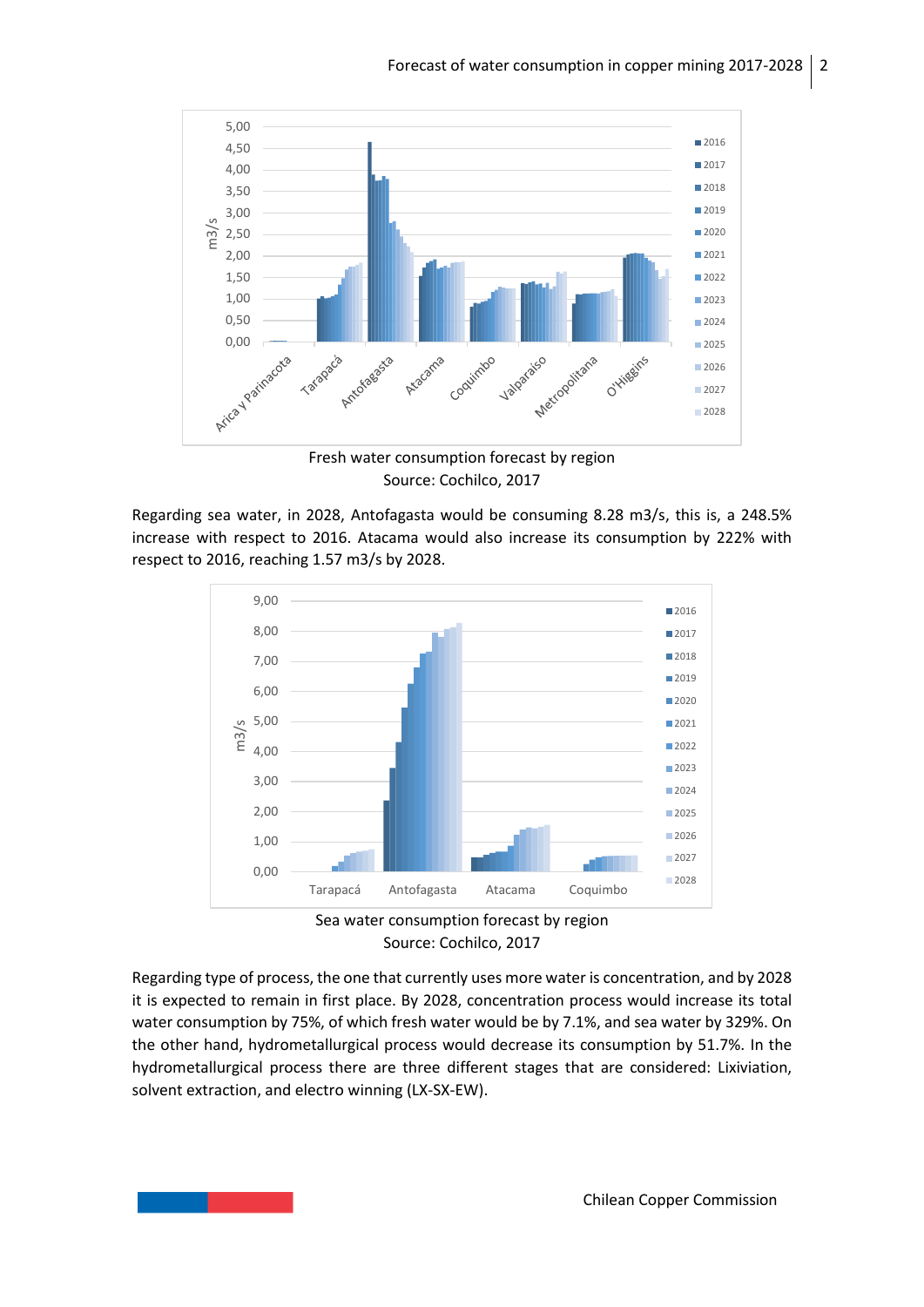

Source: Cochilco, 2017

Regarding project status, by 2028, projects that would explain almost half of sea water consumption, are the ones under the category of probable, potential, or possible. This is, projects with a degree of uncertainty in their materialization.



Sea water consumption forecast by project's status Source: Cochilco, 2017

Something similar to project status, is expected to occur with state of development and sea water consumption. Only 42.8% of sea water consumption by 2028 would be explained by projects that are in operation.